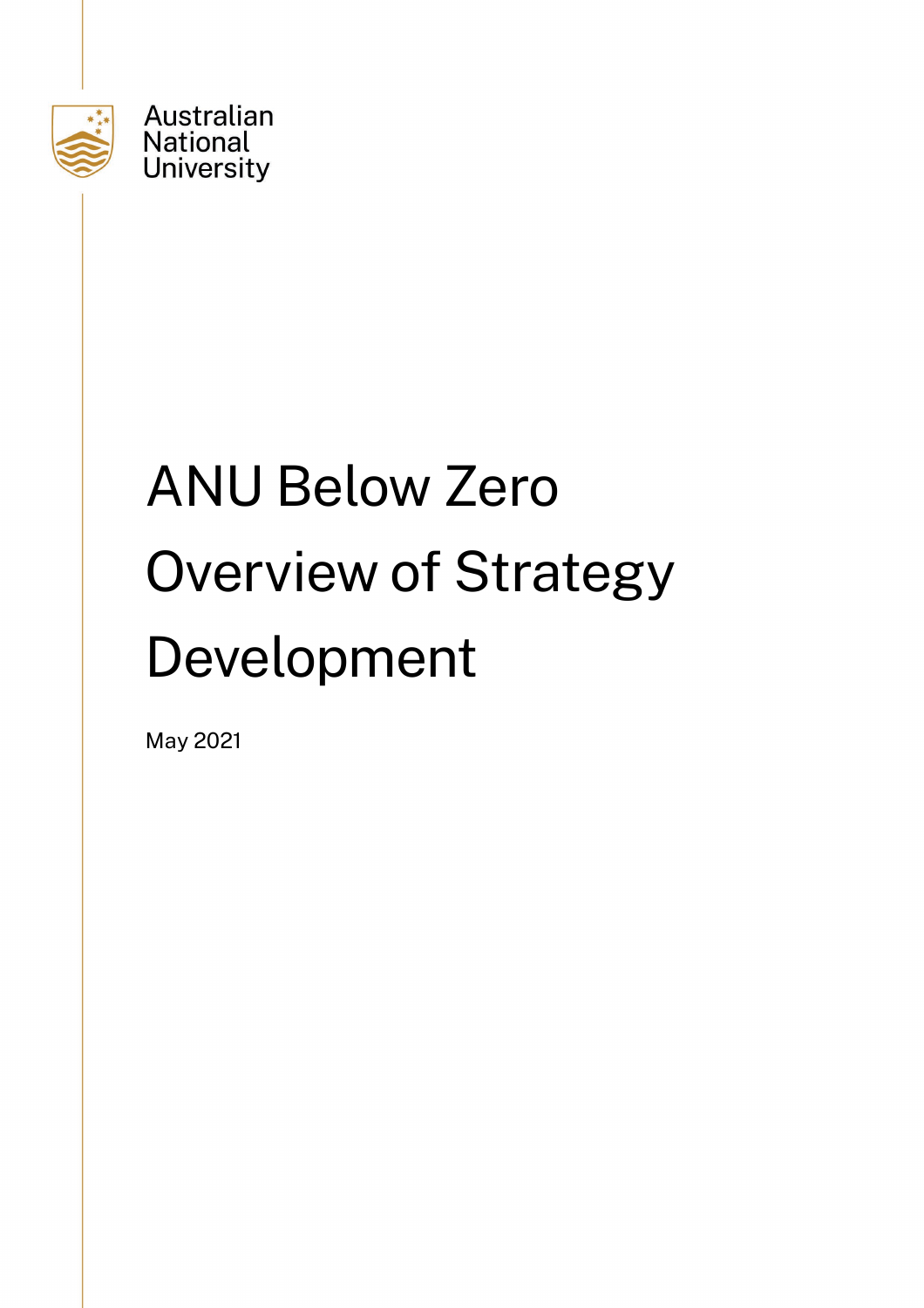## Background

Transformational change is required to limit climate change to 1.5°C above pre-industrial levels, as agreed in the Paris Climate Agreement. Reducing our greenhouse gas emissions to net-zero as soon as possible is essential, but this effort alone is no longer enough to limit temperature increases to globally agreed levels. As a society, we will also need to implement approaches and technologies that sequester greenhouse gases from the atmosphere for the long term.

ANU has announced the Below Zero Initiative, which aims to transition ANU from being part of the problem to becoming part of the solution – from a source of greenhouse gases (GHGs) to a sink for atmospheric carbon dioxide. The goal is for ANU to achieve below -zero emissions by 2030 for energy, waste, business travel and direct on-campus greenhouse gas emissions. Our approach integrates practical emission-reductions with research and teaching activities at ANU. We aim to use our expertise to drive innovation in this vital sector.

ANU is one of the first universities in the world to adopt such ambitious targets including below zero emissions goal. As Australia's national university, we are aiming to promote innovation, engage the community and provide leadership to other organisations in Australia and around the world.



## Current ANU Greenhouse Gas Emissions

Total ANU direct, energy-related, waste and work-based air travel emissions are projected to be approx. 55,800 tonnes carbon dioxide equivalent ( $CO_2e^1$  $CO_2e^1$ ) for a future, non-pandemic year under business as usual (based on projected increases in electricity consumption of 7% and gas of 11% p.a. with the assumption that other emissions will remain stable).

<span id="page-1-0"></span> $1$  "Carbon dioxide equivalent" or "CO<sub>2</sub>.e" is a term for describing different greenhouse gases in a common unit. For any quantity and type of greenhouse gas,  $CO<sub>2</sub>$  e signifies the amount of  $CO<sub>2</sub>$ which would have the equivalent global warming impact." Matthew Brander. 2012. *Greenhouse Gases, CO2, CO2-e, and Carbon: What Do All These Terms Mean?* Ecometrica [Access from https://ecometrica.com/assets/GHGs-CO2-CO2e-and-Carbon-What-Do-These-Mean-v2.1.pdf]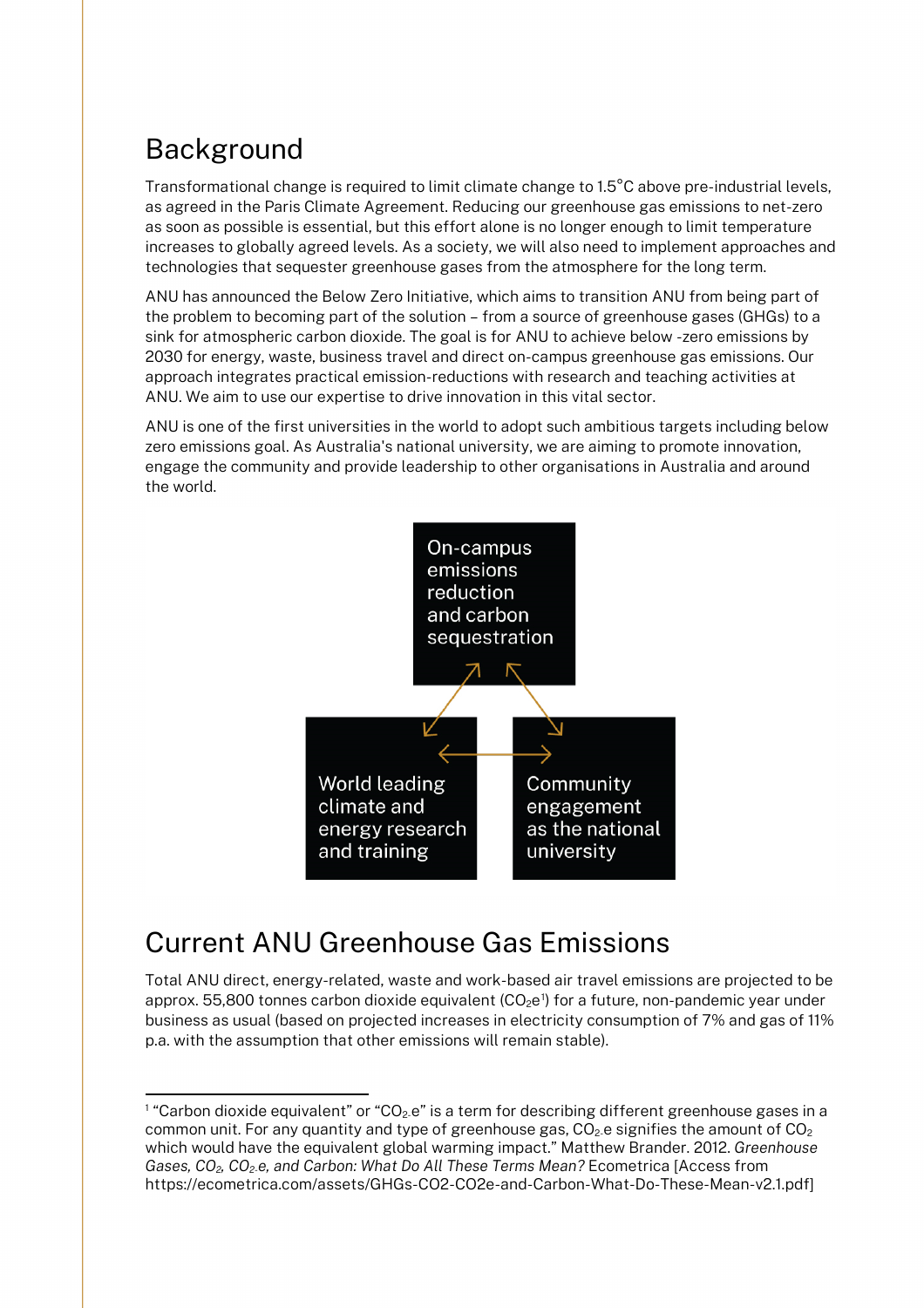In a "normal year" without a global pandemic, it's estimated that work-based air travel would be the largest source of ANU GHGs, although there are significant uncertainties around this as only 23% of work travel is booked via the ANU travel system. The second largest source of emissions is gas which is predominantly used for heating. These estimates exclude most indirect Scope 3 emissions (i.e. purchasing, services, research, and staff and student commuting to and from campus) which have yet to be quantified. Activities generated by the Acton campus accounted for 96% of ANU emissions in 2019



ANU benefits enormously from our location in the ACT which means we are using 100% renewable electricity. Without this renewable source, ANU is projected to emit about another 102,773 tonnes CO<sub>2</sub>e in 2022, dwarfing all other GHG sources.

## Attitudes to Climate Change and Emissions Reduction amongst ANU Students and Staff

In late August, over 500 members of the ANU Community shared their attitudes to climate change and emissions reduction via a brief online survey. Some key findings:

The ANU Community demonstrates extremely high levels of concern about climate change (91.4% of respondents are alarmed or concerned compared with 52.5% in the general population).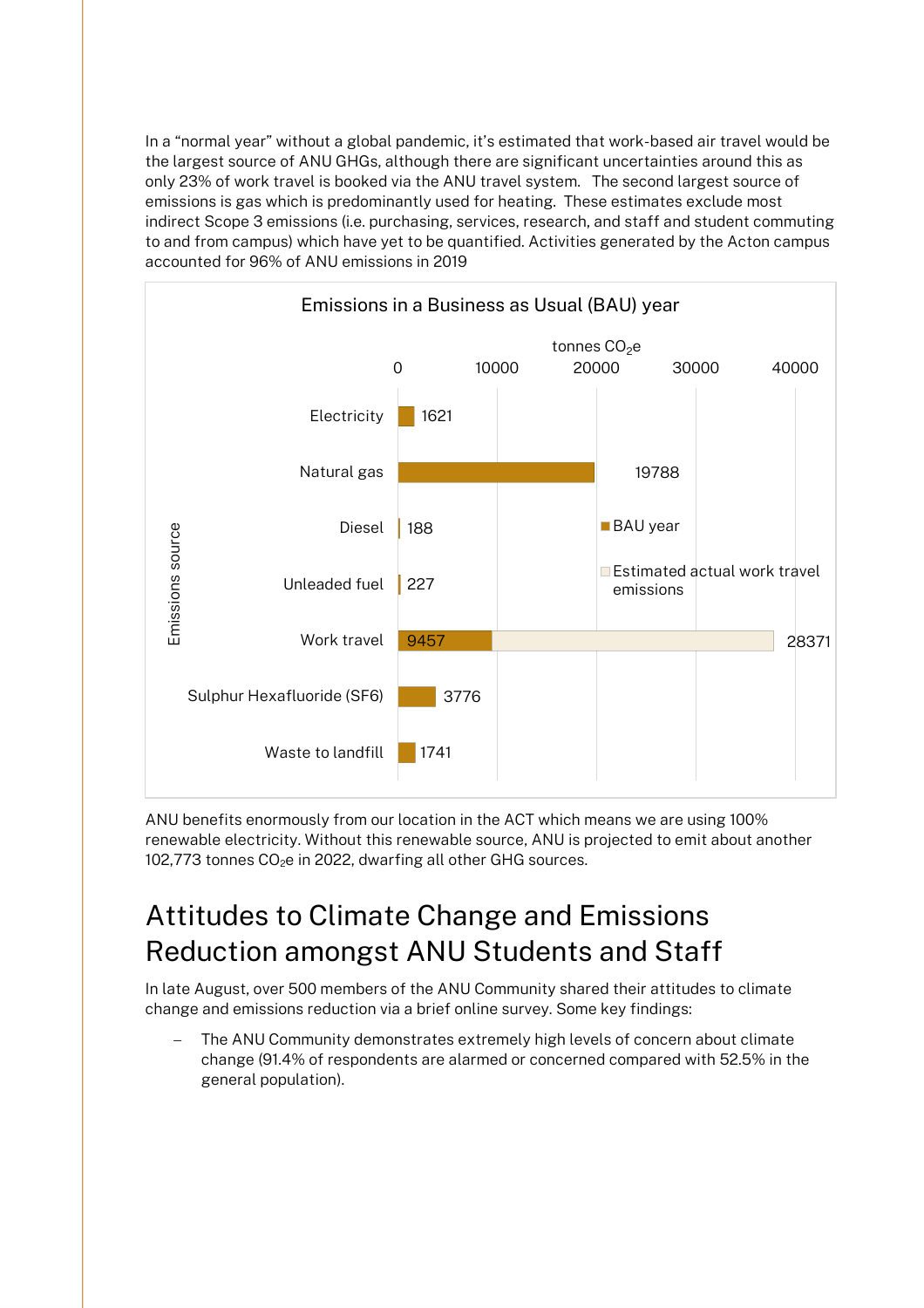

There is very high support for the Below Zero Initiative despite low levels of familiarity with the Initiative at the time this survey was taken. (Low familiarity is not surprising given that the Initiative had not been launched nor had the consultation started at the time of this survey). Nearly 90% of respondents indicated that the Initiative would confer at least some positive impact on the reputation of ANU with more than half rating this impact at the extreme positive end of the scale.

| Negative<br>impact | $-0.2$ |      | Reputation |  |      | Positive |
|--------------------|--------|------|------------|--|------|----------|
|                    | 8.9    | 17.3 | 20.4       |  | 52.0 | impact   |
|                    | 0.2    |      |            |  |      |          |

− There was strong support for ANU providing resources to achieve the Below Zero goal with almost 80% in favour and 48% supporting the allocation of a great deal of resources.

| None at<br>all |             | Resources |      |      |                 |
|----------------|-------------|-----------|------|------|-----------------|
|                | 13.7<br>3.4 | 30.0      | 22.1 | 27.8 | A great<br>deal |
|                | 0.9         |           |      |      |                 |

- − Most people (51.5%) felt that it was equally the responsibility of ANU (the Institution) and the ANU Community to take action on emissions reduction.
- The views above were relatively consistent across groups students, academic and professional staff.
- The actions that were rated as highest priority were (in order of priority):
	- 1. ANU becoming an international leader in acting to address climate change
	- 2. Installing rooftop solar panels on appropriate buildings
	- 3. Maximising the energy efficiency of all existing buildings
	- 4. Supporting research and development of technologies that actively remove greenhouse gases from the atmosphere
	- 5. Aligning the ANU investment strategy with the below zero emissions goal
	- 6. Phasing out gas on all campuses and replacing with renewable energy

## Consultation on ANU Below Zero

University-wide [consultation](https://www.anu.edu.au/news/all-news/how-can-we-reduce-anu-contributions-to-climate-change) on ANU Below Zero took place over six weeks in September / October 2020. The objective of the consultation was to seek ideas from throughout the ANU community on how the University might progress to below zero emissions as rapidly, effectively and efficiently as possible.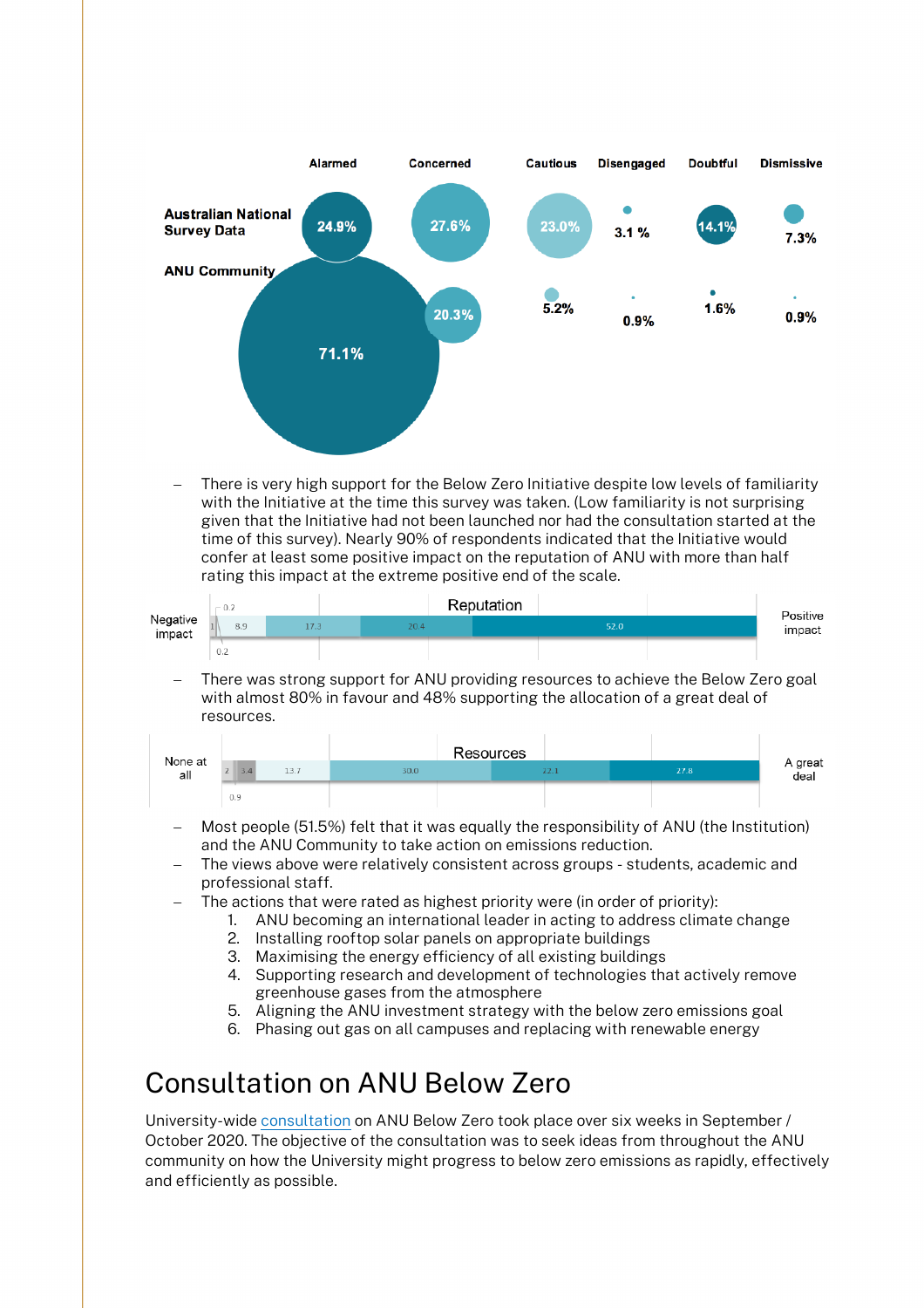The consultation process generated 292 ideas and 183 comments across seven core themes, with more than 170 people using an online idea capturing platform and 225 participants attending workshops.

Following the idea generation phase with the ANU Community, a series of seven expert panels met to discuss key recommendations emerging from the process. These recommendations have been incorporated into our targets and the strategies outlined below.

## Fit with Existing ANU Strategies & Structures

The development of the ANU Below Zero Initiative has been influenced by the following key documents, strategies and stakeholder engagement:

- ANU Strategic Plan 2020–2023
- Development of ANU 2025 Strategic Plan
- ANU Council Resolution, Feb 2020
- Acton Campus Master Plan, August 2019
- [ANU Acton Campus Energy Management Strategy](https://www.anu.edu.au/news/all-news/acton-campus-energy-management-strategy) (ACEMS), August 2019
- ANU Draft Environmental Strategy
- ANU Climate change & emissions reduction survey, Sept 2020
- [ANU Below Zero Consultation,](https://www.anu.edu.au/news/all-news/anu-below-zero-consultation-workshops) Sept–Oct 2020

## ANU Below Zero Targets

ANU has committed to reach the following targets:

- − 2025 Net zero emissions for direct and energy related emissions (Scope 1 and 2) and business travel and waste (partial Scope 3), using high quality, Australian carbon offsets as a back-up to on-campus emissions reductions.
- 2030 Below zero emissions for the scope outlined above drawing down emissions on ANU land or only using carbon offsets that have the option of including an ANU research or teaching connection in order to help drive innovation in this sector. This will require the development of external partnerships as well as potentially the use of GHG sequestration and use/storage (negative emissions) on ANU land for any GHG emissions that cannot be mitigated.
- Beyond 2030 Emissions below zero to progressively compensate for emissions that were accumulated earlier (particularly during the lifetime of the Below Zero Initiative). Exact targets to be announced later.
- − All other indirect emissions arising from purchasing of goods and services and commuter travel (Scope 3) – ANU will work to reduce Scope 3 emissions as rapidly as possible, based on international best practice for Scope 3 emissions reductions for the university sector.

These targets will be reviewed on a regular basis to see if we can raise ambition.

## Overall Strategy Development

This document broadly outlines how we will meet our goal of reducing emissions to below zero as rapidly as possible. This strategy outline will contribute to the ANU 2025 Strategic Plan. Whilst this document provides an overarching guide to the ANU Below Zero Initiative, we are at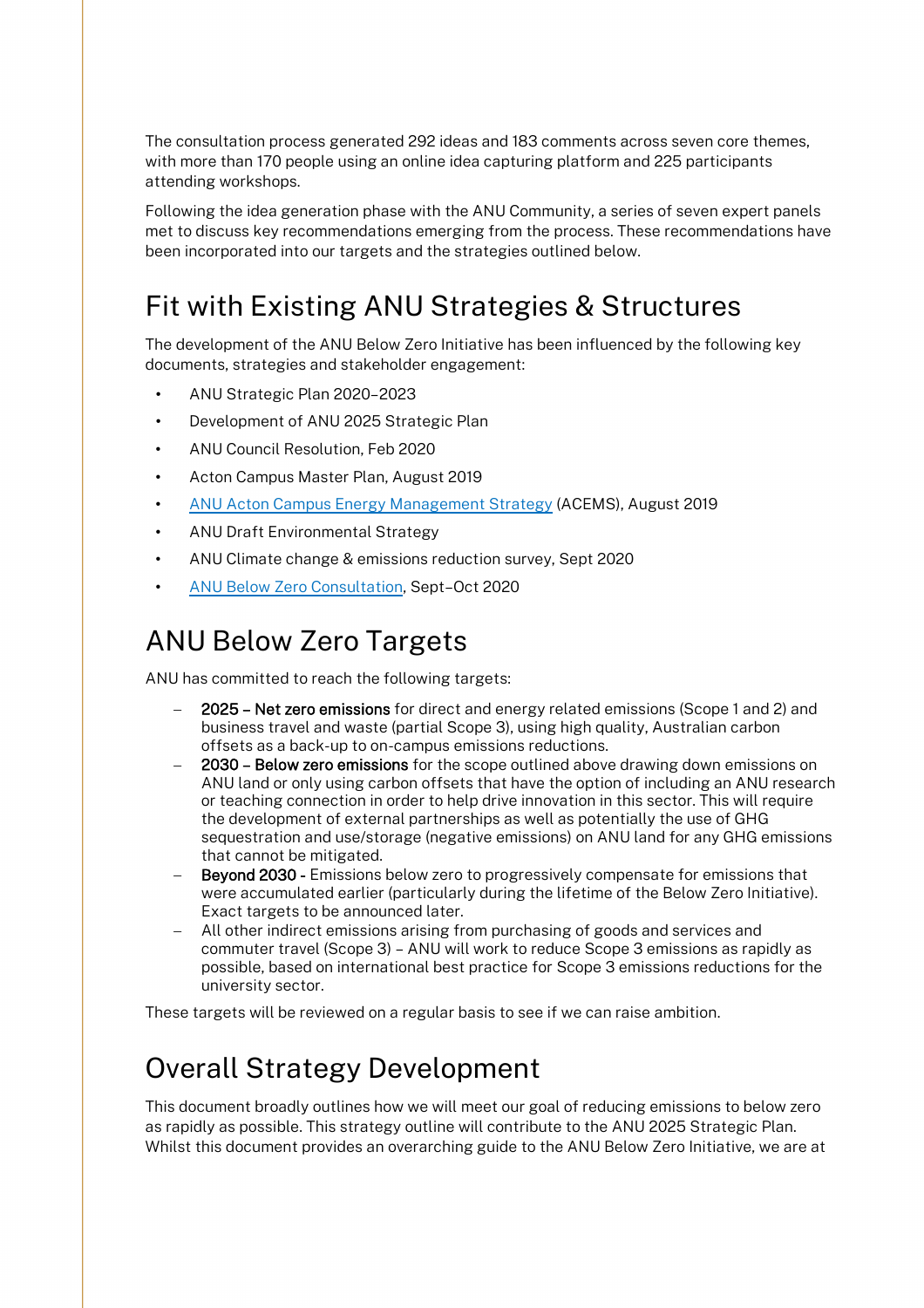the start of the journey and more detailed implementation plans incorporating these goals and principles are being developed and continually updated.

# Overall principles

Our first priority is to reduce our emissions wherever possible. For example, replacing gas-fired heaters with high-efficiency electric systems. ANU will use purchased carbon offsets as a backup only in the short-term (before 2030) and from projects that are of high quality and offer additional benefits such as support for indigenous land management activities. External, purchased carbon offsets will be phased out by 2030 and replaced with mechanisms to draw down GHG emissions on ANU land or offsets with a connection to ANU research or teaching activities.

Below is a list of the current strategies under development.

#### Monitoring

− Implementing regular monitoring and transparent reporting on emissions from multiple sources in a way that is accessible, engaging and as targeted as possible, including incorporating into ANU annual reporting.

#### Reducing Emissions from Work Travel

- Developing travel guidelines with the goal of reducing GHGs from staff and student travel for research, fieldwork, teaching and other university business
	- Prompting staff and students to consider whether travel is essential and encouraging and facilitating virtual alternatives
	- Making GHG impacts of travel transparent by providing GHG emissions calculator for travel planning
	- Developing "Low emissions travel guide" and "Guidelines for virtual conferences and events" to support staff and students to make more climate-friendly choices
	- Embedding GHG emissions reduction into an updated ANU travel policy and with providers
- − Exploring the role of a University-wide GHG offsets scheme for essential work travel

### Reducing Energy Emissions

Our energy-related greenhouse gas emissions reduction priorities are:

#### Stage 1

- Transition away from the use of natural gas as rapidly as possible via electrification
- − Transition away from the use of other fossil fuels i.e. petrol and diesel vehicles (and diesel generators). This includes options for supporting electric vehicle availability, use and facilities (both ANU fleet and staff, students and visitors) on campus
- − Install renewables and battery storage to power non-ACT campuses

#### Stage 2

- − Explore options for self-generation of renewable energy to power the ACT campus using solar PV and other renewable technologies and associated storage
- Maximise energy efficiency of our buildings, particularly around heating
- − Ensure that any new buildings constructed in future do not rely on fossil fuel use, are highly energy efficient, powered by renewables and built with low GHG emission materials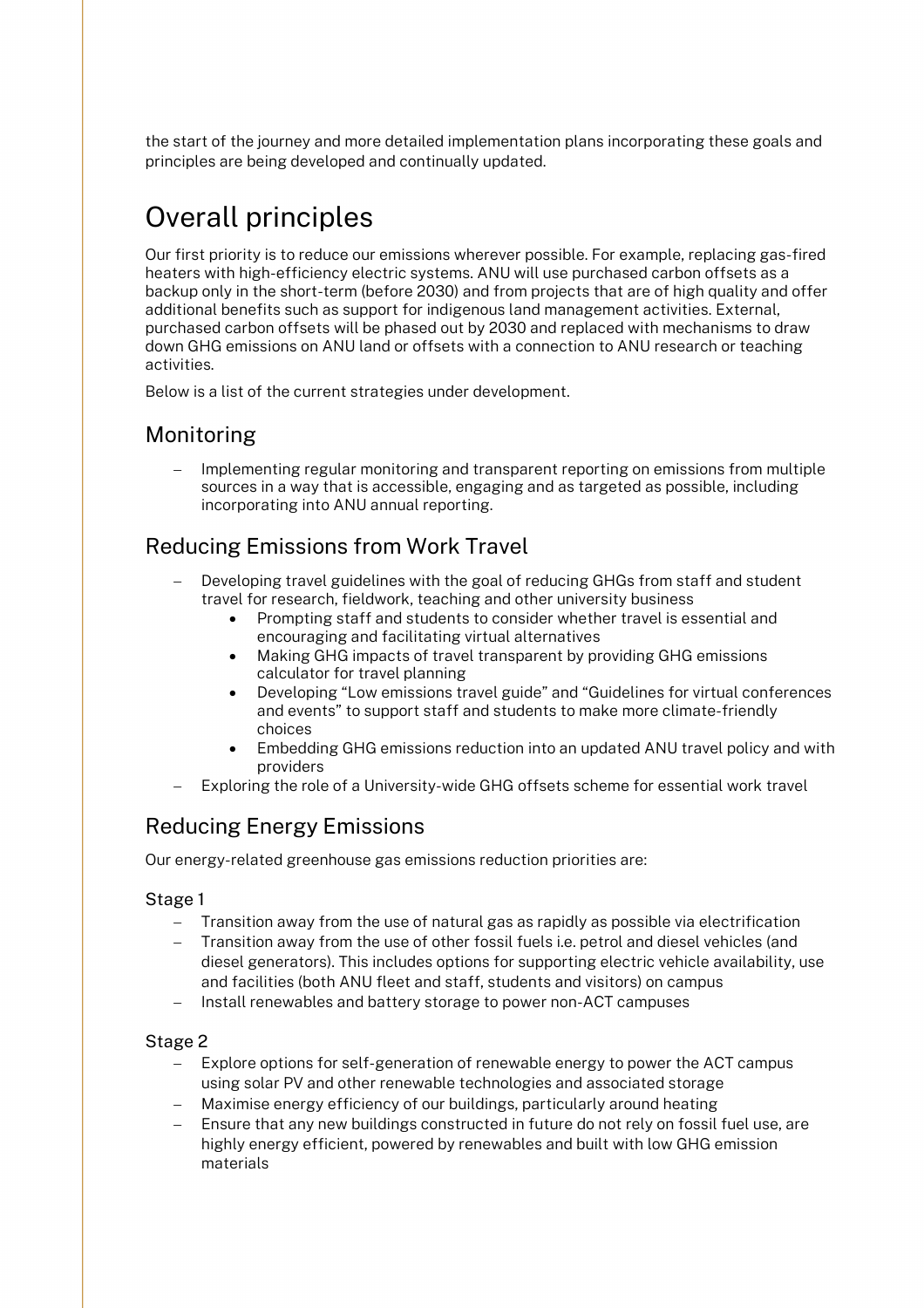To achieve these goals, we are working to:

- − Assess alternative and innovative business models to achieve Stage 1 priorities.
- − Plan for GHG emission-neutral precincts across ANU through shared energy systems between buildings within and across precincts.
- − Implement the Acton Campus Energy Management Strategy (ACEMS).
- − Develop a priority list of energy efficiency projects (including completing the transition to LED lighting), ensuring that on point of replacement that heating systems are electric not gas and strictly enforce energy efficiency buildings standards for new buildings and renovations.
- − Create financial incentives to achieve energy savings to entities that make operational decisions.

## Removing atmospheric greenhouse gases (carbon removal or negative emissions)

- Developing an ANU policy re carbon offsetting incorporating The Oxford Offsetting [Principles](https://www.smithschool.ox.ac.uk/publications/reports/Oxford-Offsetting-Principles-2020.pdf)
- Developing and researching approaches to actively remove greenhouse gases from the atmosphere. Currently, there is a dearth of research on best-practice approaches that can meet land-based carbon sequestration and address other goals concurrently. These approaches could have co-benefits around biodiversity, agricultural production, water resource management, indigenous livelihoods and cultural practices and the governance arrangements needed to support good decision-making. We are establishing an ANU research and education network focussed on building capacity around land management for carbon sequestration. We are also pursuing funding opportunities and partnerships in this field, including with indigenous communities.
- − Facilitating greenhouse gas removal coursework and student research projects and integrating into existing undergraduate and postgraduate courses.
- − Sharing ANU knowledge on greenhouse gas removal via teaching, communications, outreach and policy engagement.
- − We are also developing strategies to implement best practice carbon sequestration on existing ANU land and linking this with research and teaching.

#### Reducing Emissions from Waste

Planning to avoid and manage waste to reduce GHG emissions.

#### Encourage and Support Behavioural Change

Establishing an ongoing community engagement program to empower students and staff around climate-friendly behaviours, providing opportunities and incentives for every School and residence to be involved. This program will support building local area and student-led teams to drive targeted behaviour change from the grassroots.

#### Integrating Below Zero into research and teaching

− Integrating Below Zero research projects and internships into existing research themes / courses / internship structures throughout ANU, both as individual and group projects, providing a range of interdisciplinary options. There are multiple opportunities for research projects linked to ANU Below Zero from undergraduate, postgraduate to HDR HDR-level and beyond.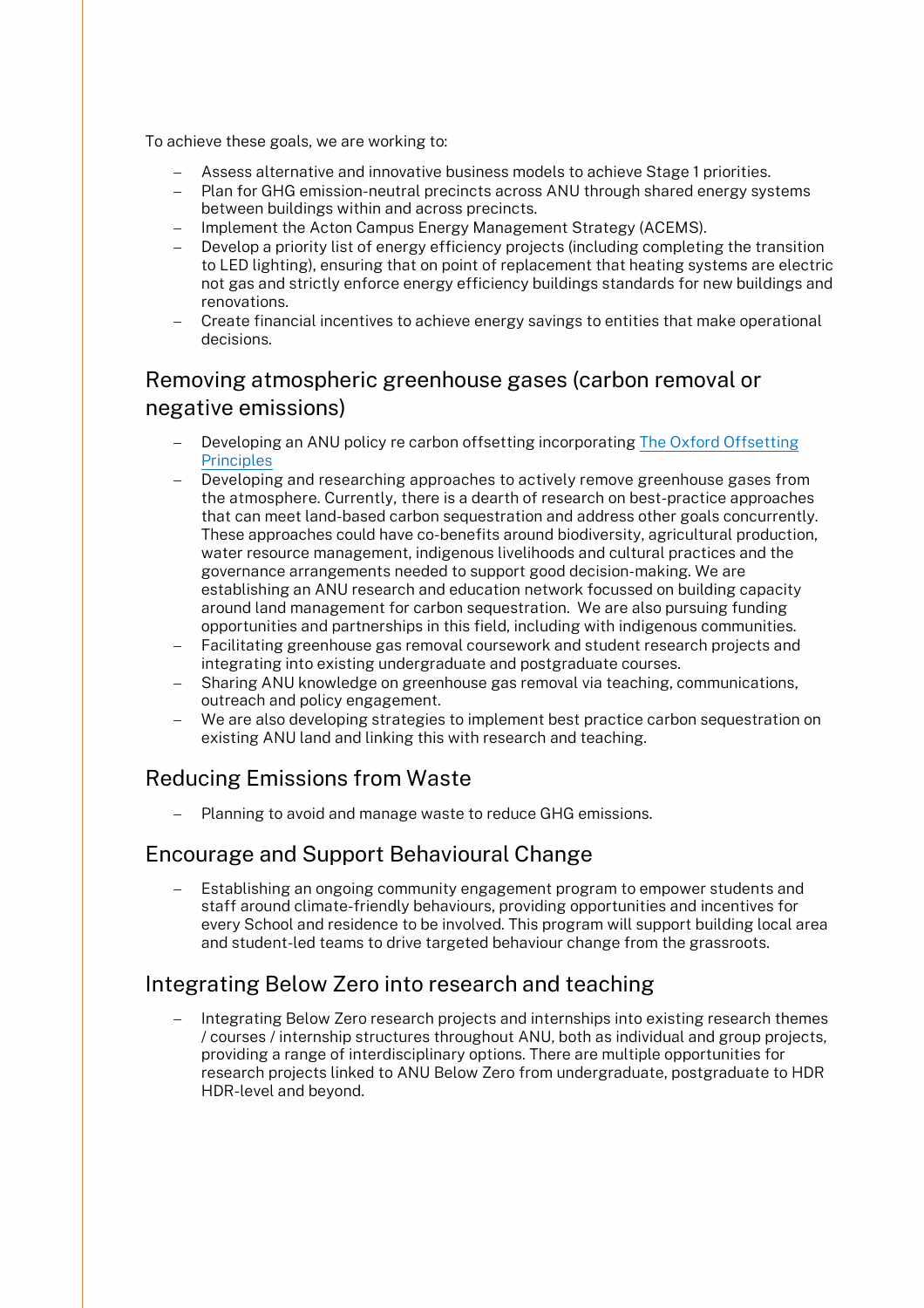These include (but are not limited to):

- − measurement of GHG emissions across buildings, travel, waste, procurement or research,
- energy efficiency (involving hardware, software, business processes and / or behaviour change),
- − co-location of renewables,
- − battery storage and carbon sequestration,
- − transitioning away from natural gas,
- − renewable energy technologies
- including solar PV or heat storage, − carbon offsetting,
- − carbon sequestration at landscape scale and across a range of ecosystems,
- − carbon capture and use (CCU),
- − life cycle analysis,
- − reducing emissions from travel via improving infrastructure and / or encouraging behaviour change,
- − reducing emissions from waste,
- − behavioural change particularly around energy use,
- − transport and waste,
- − community engagement around emissions reductions,
- − innovative financing options for energy efficiency / renewable energy generation
- − development of technologies to support behaviour change around emissions reduction

Given the global requirement for innovation around greenhouse gas removal and the University's own requirement for carbon offsets, it will be particularly important to focus on research and teaching in this field.

− Developing new mechanisms to engage research and teaching with ANU Below Zero, showcase the work of past students and attract new students.

#### Reducing emissions from purchasing

Developing procurement policies that consider GHG emission impacts and actively engage with suppliers on reducing GHG emissions.